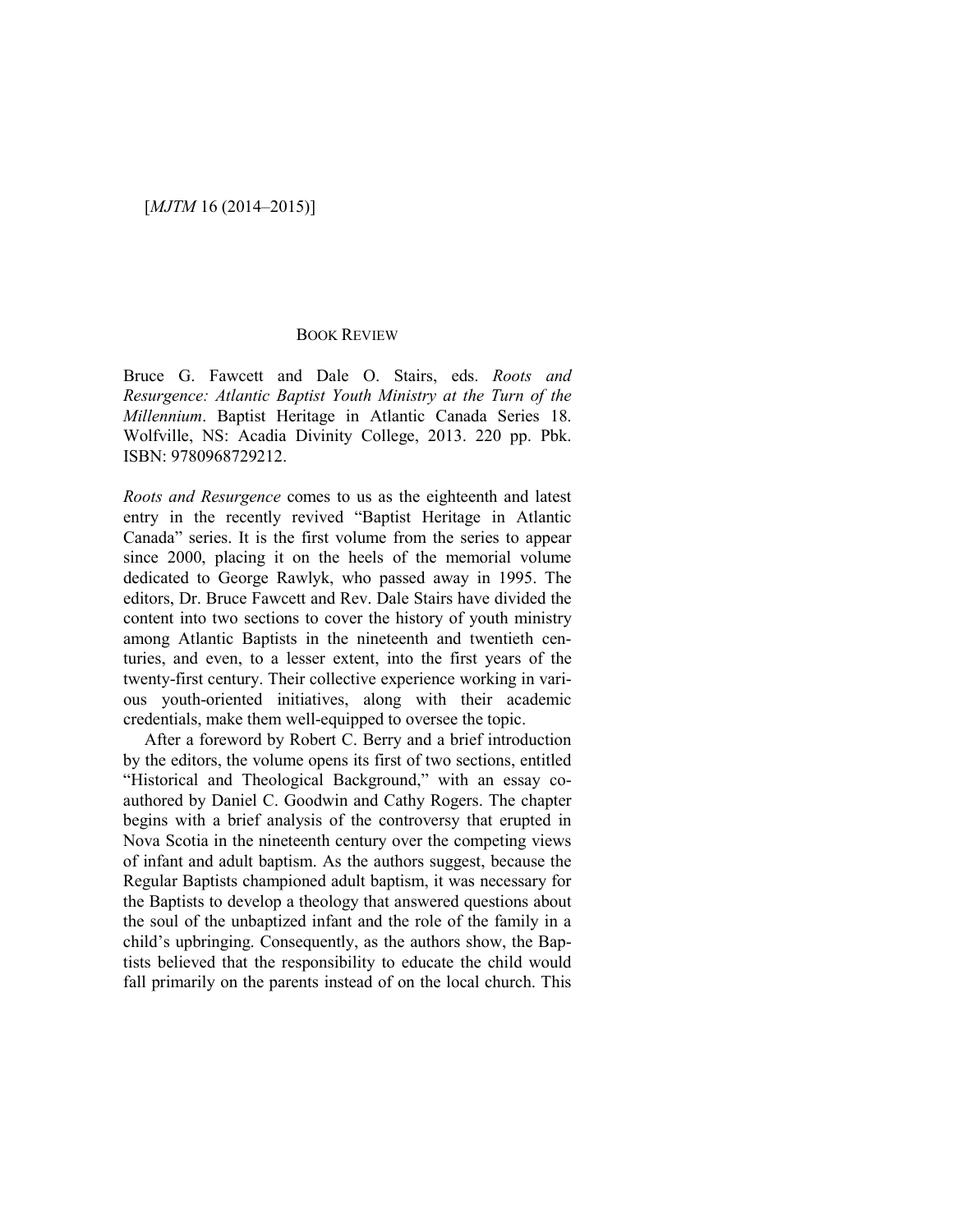## R2 *McMaster Journal of Theology and Ministry* 16

chapter does not pretend to be the definitive work on the topic, and instead, the authors note that their findings are "based on an admittedly selective reading of the evidence" (19; cf. 48–49). Despite this, the chapter displays potential as a solid primer on the topic, and opens the matter up to further scholarly discussion.

The second chapter comes from Robert S. Wilson. This chapter deals with ecumenical trends in Atlantic Canada—primarily co-operation between Baptists and the United Church of Canada—in the early-to-mid twentieth century, and the subsequent impact on youth ministry. This relationship was most evident through the 1919 creation of an interdenominational venture, the Maritime Religious Education Council (MREC), which opened the door for the shared use of Sunday School curriculum, and the growth of summer camps. As Wilson shows, it was a "liberal" view of Scripture as well as the Social Gospel movement that fuelled the Baptist involvement in cross-denominational work. In the Post-World War II period, however, the Maritime Baptist Convention shifted towards the conservative end of the spectrum, and by the 1960s, the more modernist United Church of Canada had dissolved the MREC. Although this chapter focuses largely on Moncton, New Brunswick, Wilson provides an interesting look at the growing tension that existed between the conservative and liberal elements of the United Baptist Convention of the Maritime Provinces and the changing landscape of interdenominational ministry in the Maritimes during this period.

The second section of the book, entitled, "Youth Ministry Events and Initiatives," opens with the third chapter by Rob Nylen discussing the creation and growth of one of the most popular annual youth events in Maritime Baptist history: Springforth (a weekend conference for middle and high school students). Since there is not much written on this event, the author relies quite heavily on oral history. While these reminiscences are certainly valuable records, it would have been interesting to see the reactions printed in the *Atlantic Baptist* newspaper at the time of these events (even if the reactions were scarce, any observation in this regard would have been interesting in charting the development of the conference, and how Maritime Baptists perceived it).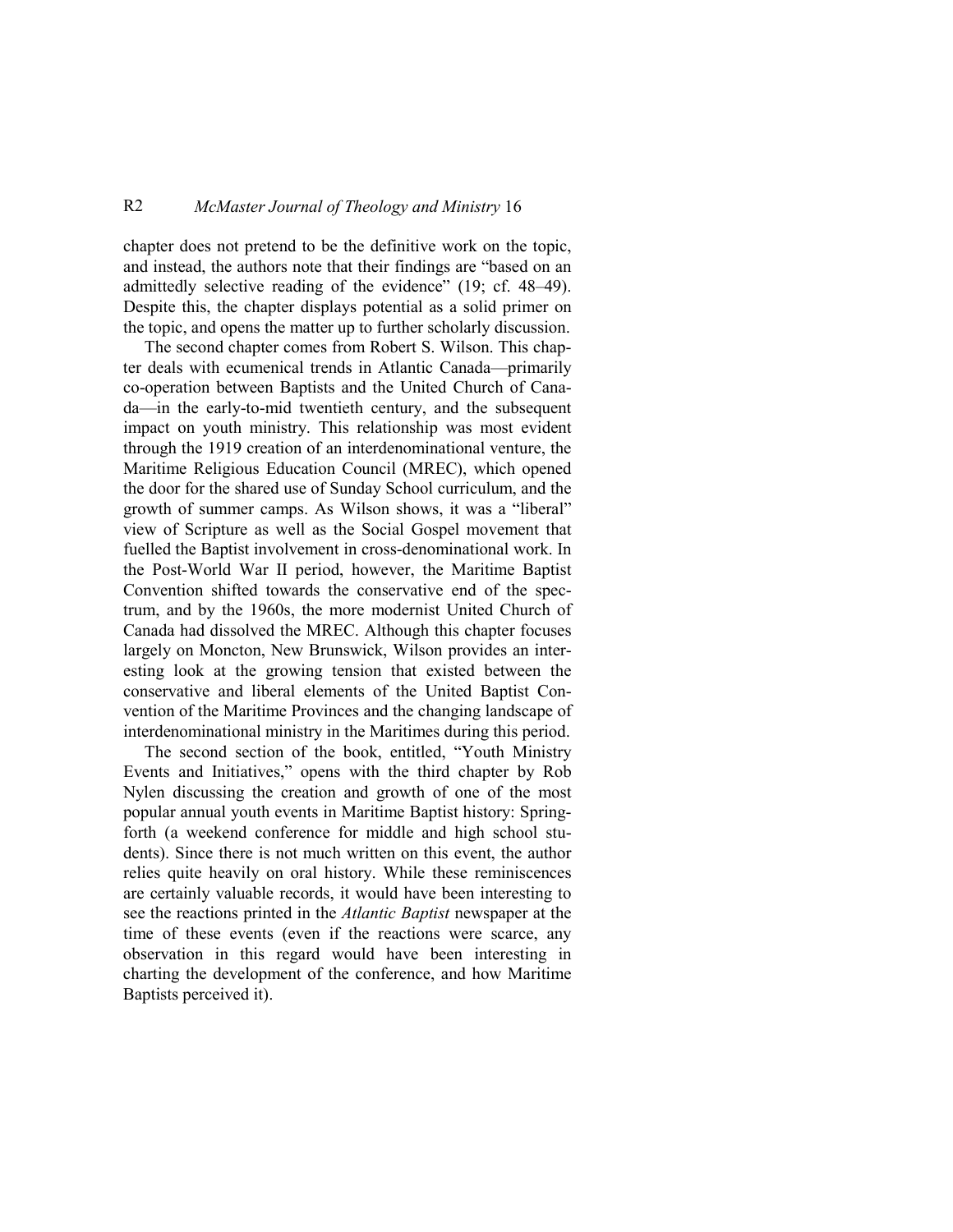This chapter is suitably written for popular consumption, but as is sometimes the case in a history of this scope and novelty, it provides a very surface-level analysis of the events. In particular, it focuses much of its time on the positive changes that have taken place since 1979, but relatively little on any serious difficulties the organizers may have experienced.

In the fourth chapter, Jody Linkletter looks at the various youth programs, conferences, and miscellaneous initiatives that developed and evolved in the twentieth century, particularly those facilitated by a youth leadership core. Her analysis begins with the creation of the Maritime Baptist Young People's Union in 1892, which was reorganized in 1959 to become the Baptist Youth Fellowship, and rebranded in the 1990s as Atlantic Baptist Youth. In this process, a number of programs were developed particularly during the mid-to-late twentieth century—including Springforth, Tidal Impact (a week-long gathering focused on local missions), Oasis Youth (the youth program that runs concurrent to the annual Convention gathering), and several others. This chapter provides valuable background information highly relevant to the second section of the book. It looks at information directly pertinent to Nylen's study of Springforth and would have better served the project had it been placed as the introductory piece to the section. Despite this potential editorial shortcoming, viewed independently, it provides a good analysis of the topic.

Bruce Fawcett, one of the editors of this book, offers the second-last chapter, focusing primarily on Atlantic Baptists and their view of "missions"—on both a global and a local level. The chapter begins in the eighteenth century with William Carey, whose focus on the "Great Commission" from Matthew 28, as Fawcett maintains, profoundly impacted Atlantic Baptists and their concept of missions. In particular, the Atlantic Baptists' emphasis on the Great Commission influenced their view of ministries "at home," and led to the emergence of programs and conferences that focused on the spiritual formation of Atlantic Canada's youth, like the aforementioned Springforth and Tidal Impact. In the course of his study, Fawcett continually returns to the call found in Matthew 28 and shows how its implications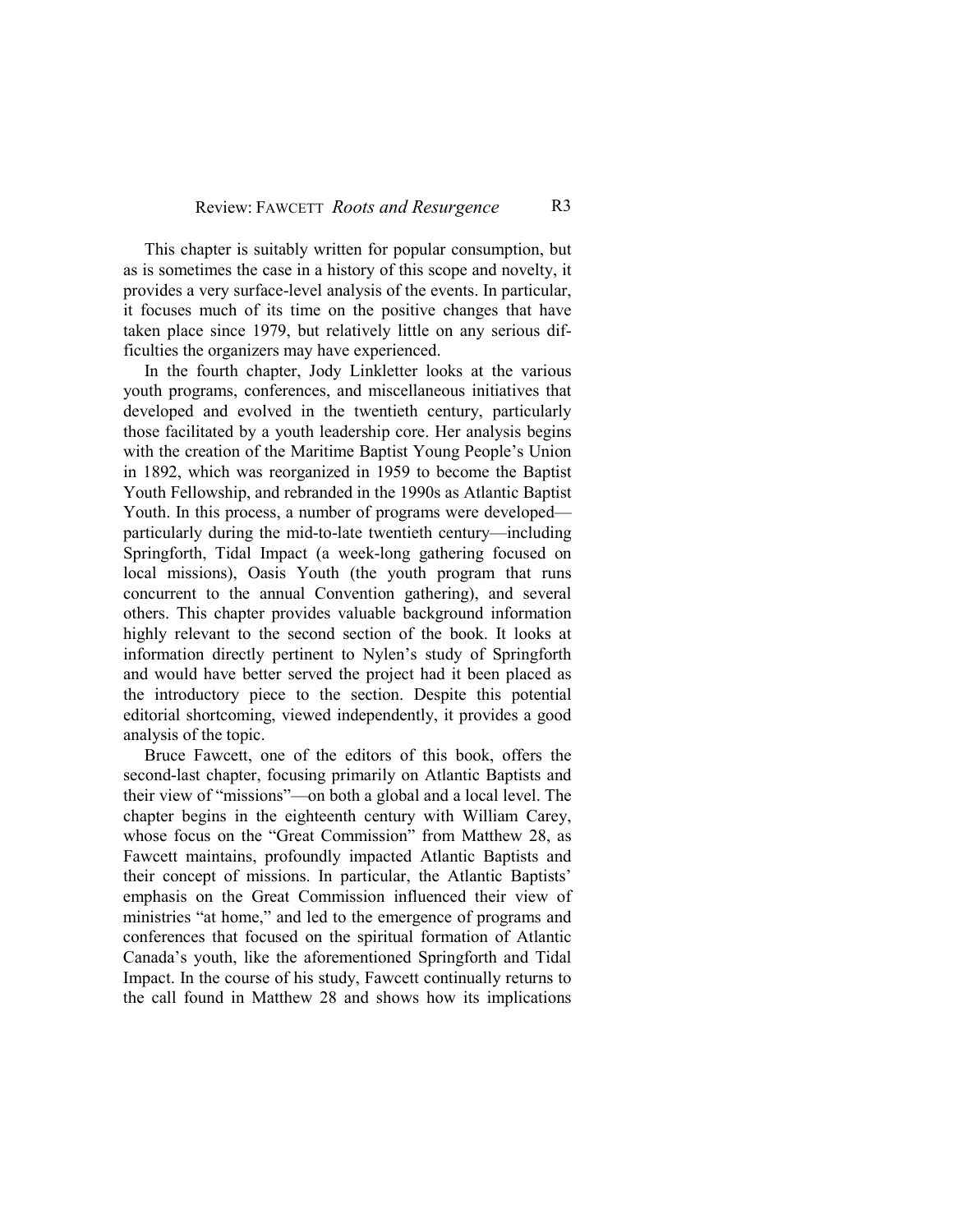## R4 *McMaster Journal of Theology and Ministry* 16

affected these various mission projects conducted by the Atlantic Baptist youth.

The other editor, Dale Stairs, provides the sixth and final chapter of the book, which revolves around the change in landscape of youth work in the Atlantic Baptist denomination from 1912 to 2012. Stairs begins in 1912 with the founding of the volunteer-based Board of Young People's Work, which was the first of its kind in the Maritime Baptist Convention. This paved the way for the Board of Religious/Christian Education, which was restructured in 1974 to focus on "leadership development and youth ministry" (156) and again in 2001 to create the Youth and Family Ministries Department. As these initiatives evolved, they transitioned from simply offering resources to actually training leaders for effective ministry among youth. This chapter serves as something of a celebration of the focus of the entire book. While it may be that some of the earlier chapters would have better lent themselves to the project had they appeared in a different order, there is no doubt that Stairs's chapter belongs at the end, as it successfully ties the whole of the project together.

This book covers a great deal of ground and only sparks a few necessary criticisms. As noted, the organizational structure of the second section does not appear to have any kind of chronological or thematic coherence. Perhaps most perplexing is why the editors opted to place Nylen's as the opening chapter of the section. The book would have had better flow had Linkletter's chapter come at the beginning of the section.

It is best that one read this book with the knowledge that many of the contributors were directly involved in the events recorded. This, at times, gives the writing something of an autobiographical feel. For instance, on pages 160–61, Stairs reflects on the impact that various leaders had on the development of the youth program within the Convention of Atlantic Baptist Churches, and individually names each of the contributors that appear in the latter section of the book (himself included). The authors' proximity to these events gives them all valuable first-hand experience but also poses a potential problem for the historical completeness of the account. Where this is the